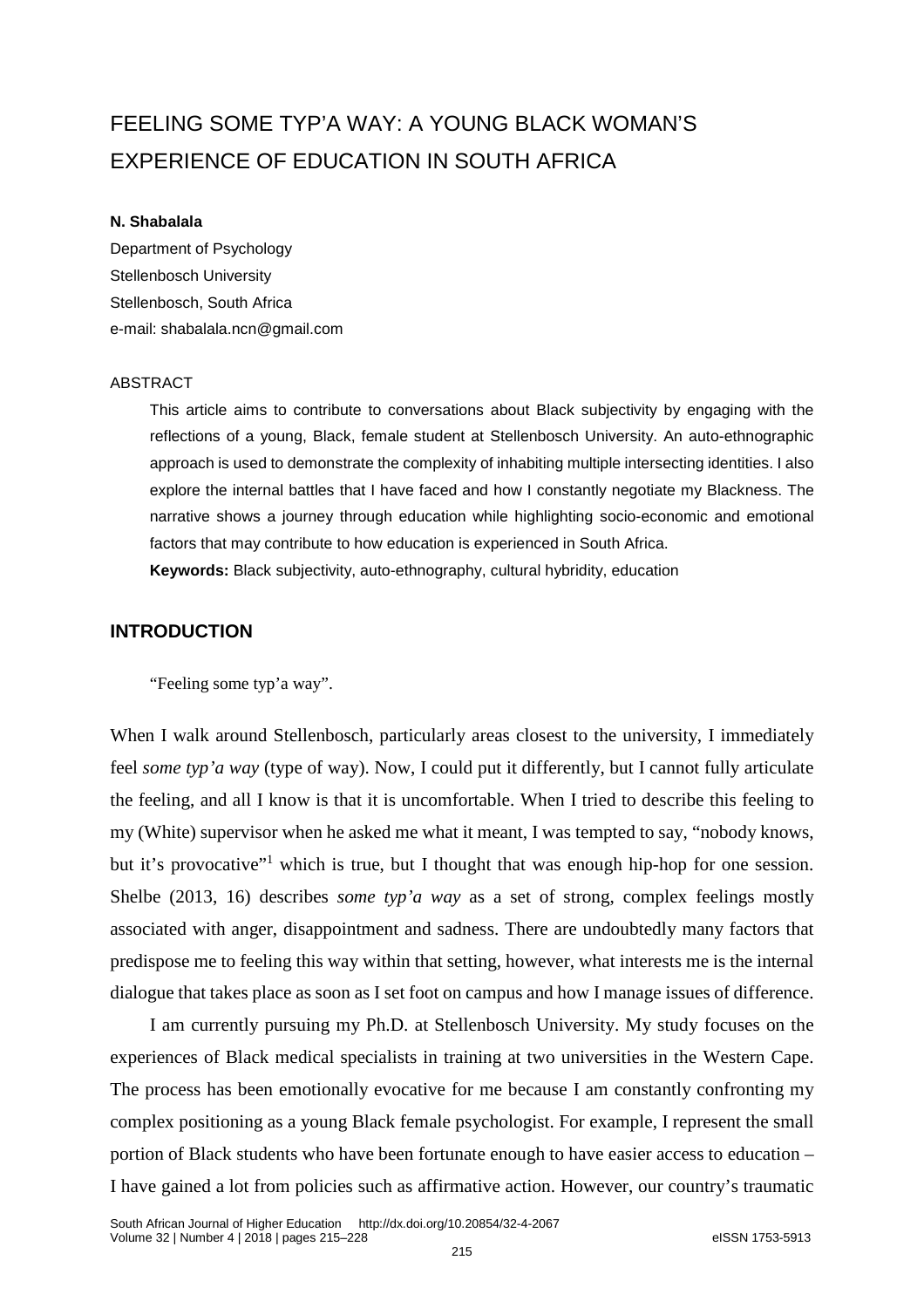history (which I have not experienced directly) still seems to carry some weight in terms of my day-to-day experiences. I have experienced wanting to fit in to a setting where there are only a few Black people, and I would try as far as possible to assimilate to the context while attempting to preserve my Blackness. As a result, I embody "different shades of blackness" in different situations and contexts (Maodzwa-Taruvinga and Msimanga 2014, 2061). Changes in theory over time have led to more contemporary understandings of culture. Emphasis is placed on how cultural identifications are porous and ever-changing. People may inhabit multiple, and at times contradictory, cultural positions simultaneously and these may change in different situations (Swartz 1998). Developing understandings of how people are positioned is important. It is particularly important to engage with how multiple positionings work together to influence the experience of Black people. The article looks at moments where I have had to negotiate whether I stand in solidarity with my fellow Black people or if I dare to have a differing opinion. Maodzwa-Taruvinga and Msimanga (2014) discuss what they have conceptualised as processes of *essentialising* the Black experience and *differentiating* the Black experience. Their experience of being foreign nationals and academics at a South African university highlights moments where they were expected to stand in solidarity with other Black academics in challenging structural inequalities faced within higher education while at times being excluded by local Black academics because of perceived preferential treatment given to foreign Black academics by Whites Maodzwa-Taruvinga and Msimanga (2014, 2060). They described this experience by making an analogy of a swinging pendulum, which resonates with me. I have often felt ambivalent about where I fit in, as there have been times where I have felt excluded by other Black people because of the schools I have attended or how I spoke English.

In this article, I discuss the complexity of my own positioning, using an autoethnographic approach and tracing my own history. Parts of this article may make for uncomfortable reading, which is to be expected with employing an auto-ethnographic approach. This is in line with the emancipatory discourse feature of auto-ethnography where I am allowed to say the "unsayable" (Richards 2008, 1722). I choose to speak about emotion in as candid a way as possible as Richards (2008) has suggested. It is also in an effort to challenge dominant discourses that have, in the past, served to marginalise certain groups of people (Gough 2015). This approach also allows for a richer description of the individual experience and makes it possible for certain assumptions about the human experience to be interrogated (Richards 2008). One of the features of contemporary academic writing in auto-ethnography is that it disrupts the conventions. Jones (2016, 229) highlights that the "critical" feature of critical auto-ethnography teaches us that theory is not a "static and autonomous set of ideas". He further explains that theory and storytelling constantly influence each other. Critical autoethnography commits itself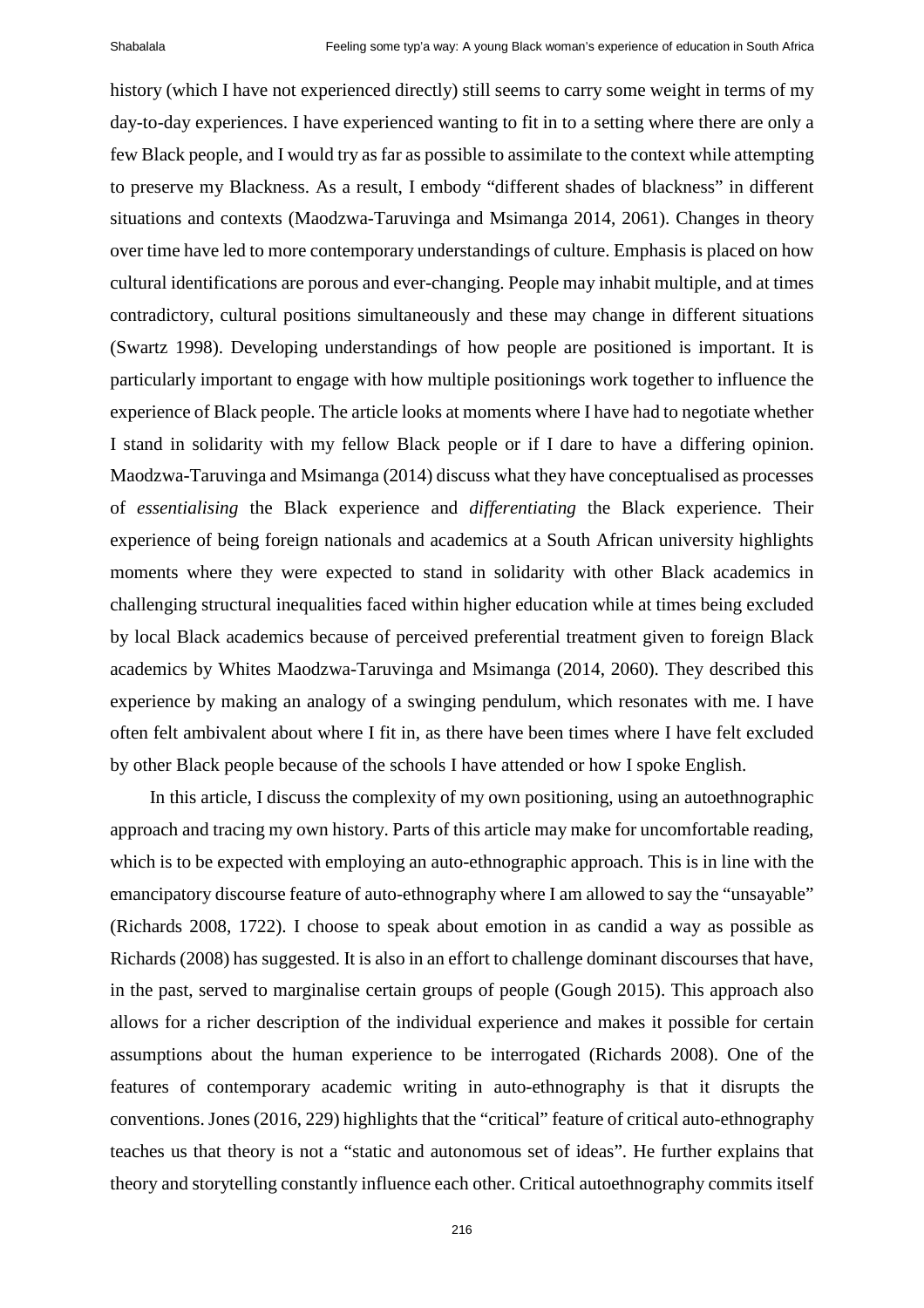to a collaborative dance between theory and storytelling and allows us to engender and embody change (Jones 2016, 230). Some queer theory is discussed in Jones (2016) as he highlights how its disruptive nature influences the style of writing that is found in critical auto-ethnography. The format of the article and the style of writing employed is unconventional and at times informal, which is in line with critical auto-ethnography.

## **SETTING THE SCENE: EARLY DEVELOPMENT AND PRIMARY SCHOOL**

I was born, and lived, in a township for the first 11 years of my life. As semi-dramatic as that opening line is, I have no horror stories about growing up in the township. Despite resources being limited and being raised, at the time, only by my mother, I was happy and healthy. I cannot say I have experienced apartheid, nor did I grow up hearing traumatic stories about it. However, there would be passing comments about White people that I would pick up when the adults were talking and they were never positive. I went to a multi-racial crèche in 1993, and in 1996, I started grade 1 at a predominantly White school. In earlier years, some Black children would have to repeat grade 1 or 2 because of their lack of proficiency in English. I asked my mother once how it happened that my cousin, who was two years older than me, was in my class, and she explained that he still had to improve his English. I travelled out to school every day by bus with my mother, but there was a school directly opposite to where I lived. At times, I would wonder why I had to wake up so early to get to school when there was a school less than five minutes away. I soon got the sense that I was in a privileged position, and fortunate that my mother could afford me better education.

Walking from the bus station to my house was anxiety provoking. I did not like having to get home when the school children from the school opposite my house were still around. There was a sense of animosity I felt from them, I was always teased for being small, for being scared and for going to a former Model C school. Some children in my street went to predominantly Indian schools, so I also did not really relate to them either. I became very aware that the education that I was afforded was better and that it took a lot of sacrifice from my mother.

I coped well academically, and my mother was able to assist me with homework when I needed it. What was difficult was the compulsory extra-mural activities and sports, at least one of each, as was stipulated in the school rules. I dreaded swimming because it always felt like I was drowning, and as a result I hated physical education (PE) in summer. After school, I played hockey (while most of the other Black girls played netball) and I liked it, but this meant I would have to get home late because I would miss my regular bus. At times my mother would try to organise for me to get picked up by my uncle or a relative because we did not have a car at home. Practice was compulsory, and so were games. I, like many other children that lived far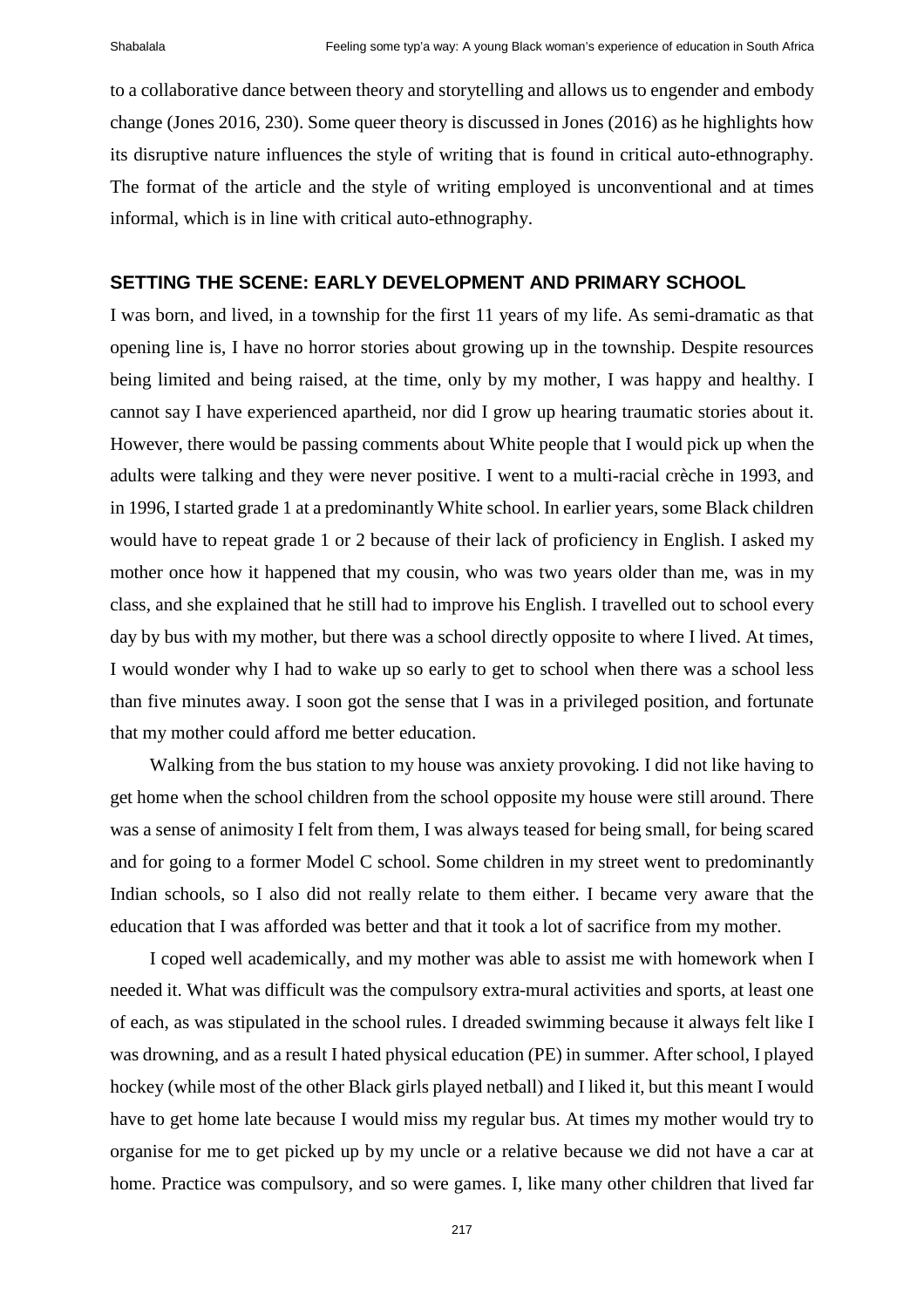from school and whose parents did not have cars, knew that we would have to pressure our parents to find a way for us to be there or we would have to suffer the consequences; being demoted, benched or even detention.

When I was in grade 6, my mother and I started looking at high schools. She considered where I wanted to go; we also explored fees and the distance from home. It dawned on me at that point that education was directly linked to finances. After many conversations, my mother and father agreed that I would live with him and attend school where my half-sister was. I went to an all girls' private school; it was a traditional Anglican school and at the time with very few Black girls. It was a relatively small, conservative school with a strong Christian ethos. A sense of community and fellowship was encouraged, however in my second year of high school (standard 7) the grade went into what psychologists call a storming phase. We were less cohesive, and as Black girls we became defensive. Because we represented the minority, as Black girls we stuck together, and we had a sense of familiarity that comes with speaking the same language. However, we noticed that the White girls would become suspicious of us when we spoke in Zulu. Although it was not an official rule, we were discouraged from speaking Zulu during school hours as it was considered rude to others that did not speak the language. It felt like we were fighting a losing battle at a point, but we shied away from calling it discrimination or racism. I know I felt quite ambivalent about racial dynamics when others felt strongly about our right to speak our language as it came naturally to us, and we were not doing it to exclude anyone.

The tension became very apparent during school camps where we would group ourselves on the bus and in the dormitories. The teachers, again, would discourage us from speaking Zulu and we obliged. When they were not looking, we would do so deliberately and loudly to the annoyance of our White classmates. I felt that I had to stand in solidarity with my fellow Black girls, especially because I did not want to be considered a traitor, but I also did not want to rock the boat with the teachers. We had two Coloured girls, four Indian girls, and we were six Black girls out of a grade of 52. Girls of colour were out-numbered; the Black girls felt ostracised, the Indian girls' silence was deafening, and the Coloured girls did not know which side they fell on. Despite noticing the tension, the teachers did not do anything, until one night a racist comment was made by one of my White classmates after being frustrated with our deliberate defiance. We immediately stopped talking and confronted her, which brought her to tears. I was infuriated, and that night I was no longer ambivalent. After camp, we were sent to the school counsellor who tried to reunite the grade again. We protested and asked why it was acceptable for the Afrikaans girls to speak their home language at their leisure while we were shamed for speaking ours. We were told that the majority understood English and Afrikaans, and we would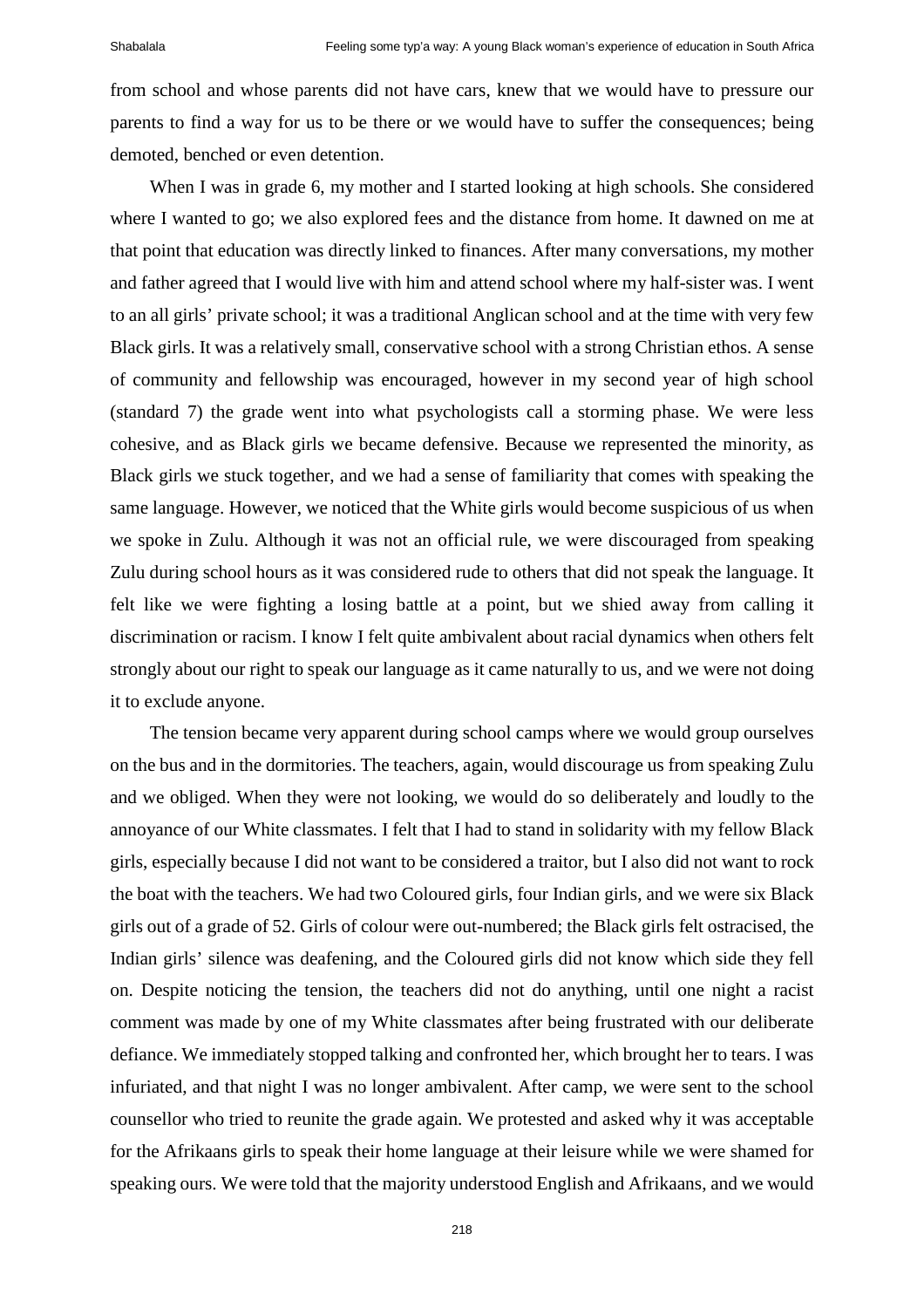have to comply with the ruling.

After some time, we lessened the use of Zulu when in the presence of our peers and things seemed to normalise until we had to choose subjects going into grade 10. We were told that English 1st language and Afrikaans 2nd language were compulsory, and we were free to choose all other subjects guided by the aptitude test we took and feedback from our teachers. Only one learner in our class was exempt from doing Afrikaans, and this was because her primary school education was not in South Africa, so she could do French or German as an alternative. French was a subject that was offered by the school, but if she elected to do German, she would have to get a private teacher in and still get her full credit. I did not think anything of it, as I was competent enough in Afrikaans and it was how things were. However, my comfort with taking Afrikaans was not shared by three of my fellow Black girls. My best friend was also competent in Afrikaans, but felt that if an exception could be made for an international student (as she would not be competent in the language), why was the offer not extended to the Black girls that struggled with Afrikaans. She further pointed out that some schools, including those on the Independent Examination Board syllabus like ours, had the option of taking and being examined in Zulu as an alternative to Afrikaans.

The responses from the headmistress and the grade head varied from, but we chose to go to that school knowing what the curricula structure looked like; to the school does not have the capacity to offer this; to those girls being looked at as if they were antagonists. Eventually they were told that if they found their own teacher, and paid privately, they would be able to take Zulu as a second language instead of Afrikaans. I felt anxious and ambivalent again, I knew that I would struggle with Zulu, as I had not taken it as a subject before. I lived in the boarding establishment, so I would not have my parents to help me either. I knew I would not fail, but Zulu literature would be challenging. I decided not to drop Afrikaans, but felt that I was missing out on an experience, and to an extent I felt that my Blackness was diluted. For the rest of high school our grade seemed to repair the rupture and maintained pseudo-homogeneity.

## **UNDERGRADUATE TRAINING**

During my undergraduate training, I was enrolled at the University of Pretoria (UP). Moving into my residence at university was exciting. I met my roommate, who was Coloured, and we bonded over being from Kwa-Zulu Natal. We both started noticing that Black girls were placed together, and similarly White girls. There was no other Coloured girl in our year, and they placed us together because we were from the same hometown (and only after checking with the Coloured girl's mother if that was alright). As weeks went by, we noticed that Black students formed a minority across disciplines and faculties on the main campus, while on the campus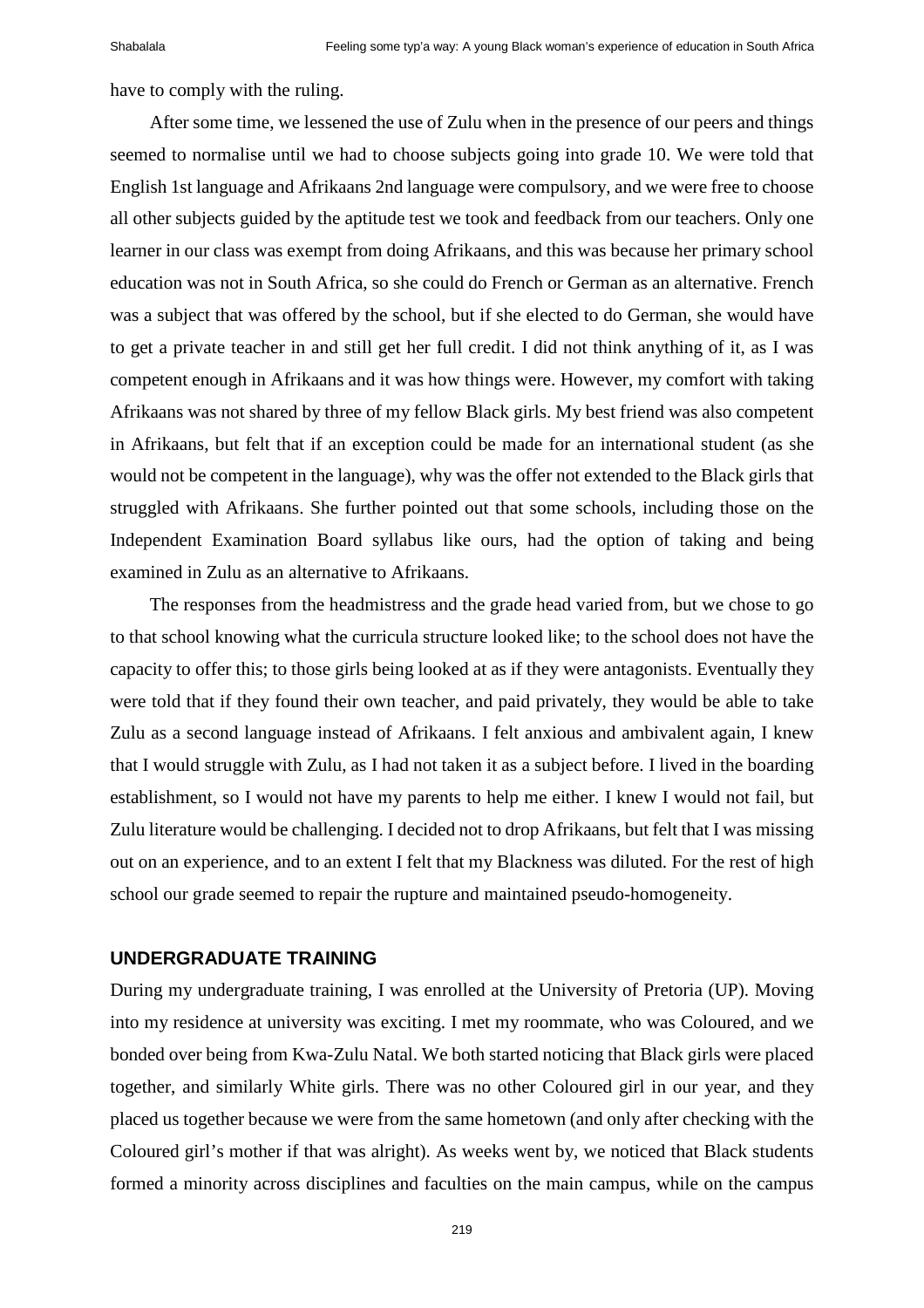we lived in, the education campus, we saw more Black students. There was a men's residence closer to main campus that was allegedly only for Black male students, which had just closed, and those students were then reallocated across men's residences. The rumour going around was that the resources were poor at that residence and they had to find a way to house the male students without ruining the 60 per cent White/40 per cent Black policy at residence. It was very confusing as to what the actual housing policy was (although this could have been easily read up on) because of rumours that were spread around it. The rumour was that no more than 40 per cent representation of Black students would occupy the residence, and I, like many, believed it to be true. This made integration difficult; I gravitated towards Black and Coloured students and was wary of White, Afrikaans students, especially those who elected to attend Afrikaans lectures.

The rumours progressed gradually throughout my undergraduate studies. Some of my friends and I started to think that we had to compete with each other in order to be allocated into housing the following year, and to get into the honours programme. We believed that our race was considered before our capabilities. This pulled me further away from White students, but I also secretly hoped that my marks were among the top achieved by Black students in order to secure my place. It was a confusing time for me; there were some White students (predominantly English) that I got along with, and I was a good student but felt not good enough. It felt a little like "culture shock".

This made my journey through anthropology more interesting as we were discussing ideas relating to culture, race and South Africa. The professor was talking about culture and race in post-apartheid South Africa. Although I cannot quite remember what he asked, I remember describing how I had experienced culture shock during my undergraduate studies at that university because racial discrimination seemed so blatant. Having briefly forgotten about my grade 9 year, and the difficulty some learners faced with Afrikaans, I described coming from a tolerant, conservative all girls' school that believed in unifying us. I described being shocked at the racial tension at UP. The professor asked if every part of me as a Black girl was embraced at my high school, or whether I had to assimilate to gain that tolerance. Memories of some of the difficulties I had faced in my education up until that point flooded. I remembered the helplessness I felt as a township girl, the anger I felt in grade 9 and the ambivalence I felt when I chose to do Afrikaans instead of Zulu. I soon realised that, as a Black female, my position was far more complex.

## **POSTGRADUATE STUDIES**

In my honours year as a psychology student things were even more competitive. The class had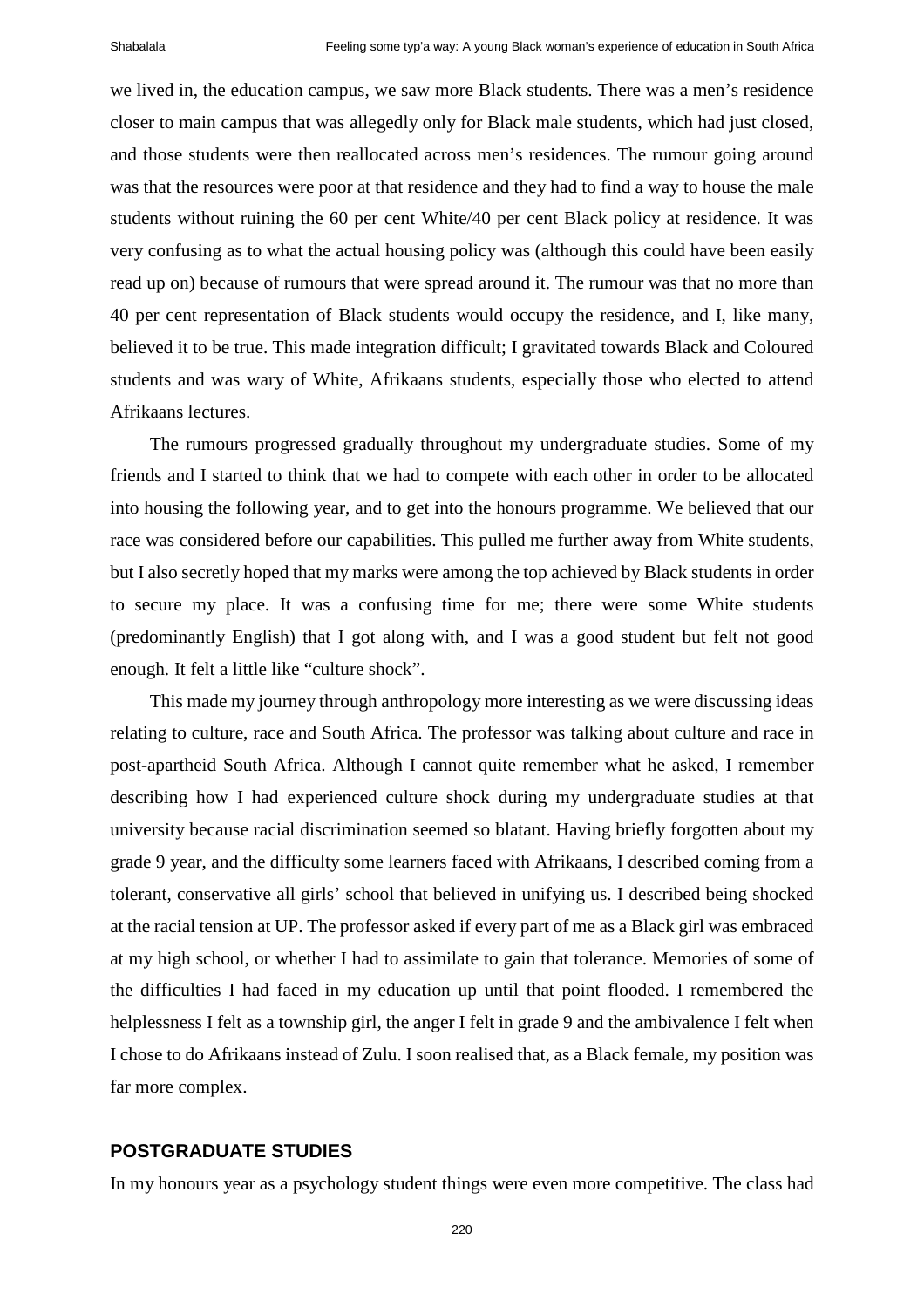shrunk considerably, and we were aware of how difficult it would be to get into a master's programme. At this point the White students were so aware of our supposed powerful position, where we were likely going to be chosen over them because of being Black and, in my case, female. This gave me a sense of comfort, but I also did not like the undertone of what was being said. It felt to me like my potential and academic progress was being undermined by the quota system. I appreciated that more women of colour were getting opportunities, but I also wanted to be recognised for the hard work that I had put in up until that point.

I applied to two programmes, master's in research psychology and master's in clinical psychology. I was reluctant to apply for clinical psychology due to horror stories I had heard about the selection process. My true intention was to apply at Stellenbosch University because I did not think I would get into an Afrikaans institution, and would finally get a chance to take that gap year. I also thought I would not get in because I was too young. To my surprise, I was shortlisted and invited to the selection process where I was cautiously optimistic. The selection process was anxiety provoking, and feelings of being out of my league set in. However, I got through the week, and by the end of that week learned that I was selected. I was very excited and definitely shocked. I sent a message to a friend; let us call her Phumla, who was in the honours class with me to inform her of the good news. In excitement, she shared the news with our class. She conveyed the congratulatory messages, but she also informed me that some of the White girls in our class then made a comment about me getting in because I am Black. I was so disappointed to hear this, and although I was proud of myself, I could not help but wonder to what extent this was true or rather how much of me being Black swayed the decision to admit me into the programme.

A fraction of us received placement invitations with the majority of those being invited into the research programme. I was the only Black student in my class that made it into a clinical programme, and I felt somewhat ostracised by my peers, both Black and White. Although I was always prepared and did well in my honours year, I carried with me doubt and anxiety as I went into my master's.

I had inspected the mailing list to see if I could spot another Black name, and I realised I was the only one. There were three Coloured people in our class, but in my head that did not count; I was the only Black person in the class and I was terrified. This reinforced ideas I had of being selected for the programme for the university to maintain a political correctness. When I met some of our lecturers and classmates, they all commented on how tiny I looked and how young I was, which made me feel even more out of place and inferior. This was not because of the reception at the programme, but rather my own insecurities. I was not sure I could compete at that level, and was horrified at the possibility of being that Black girl that was given an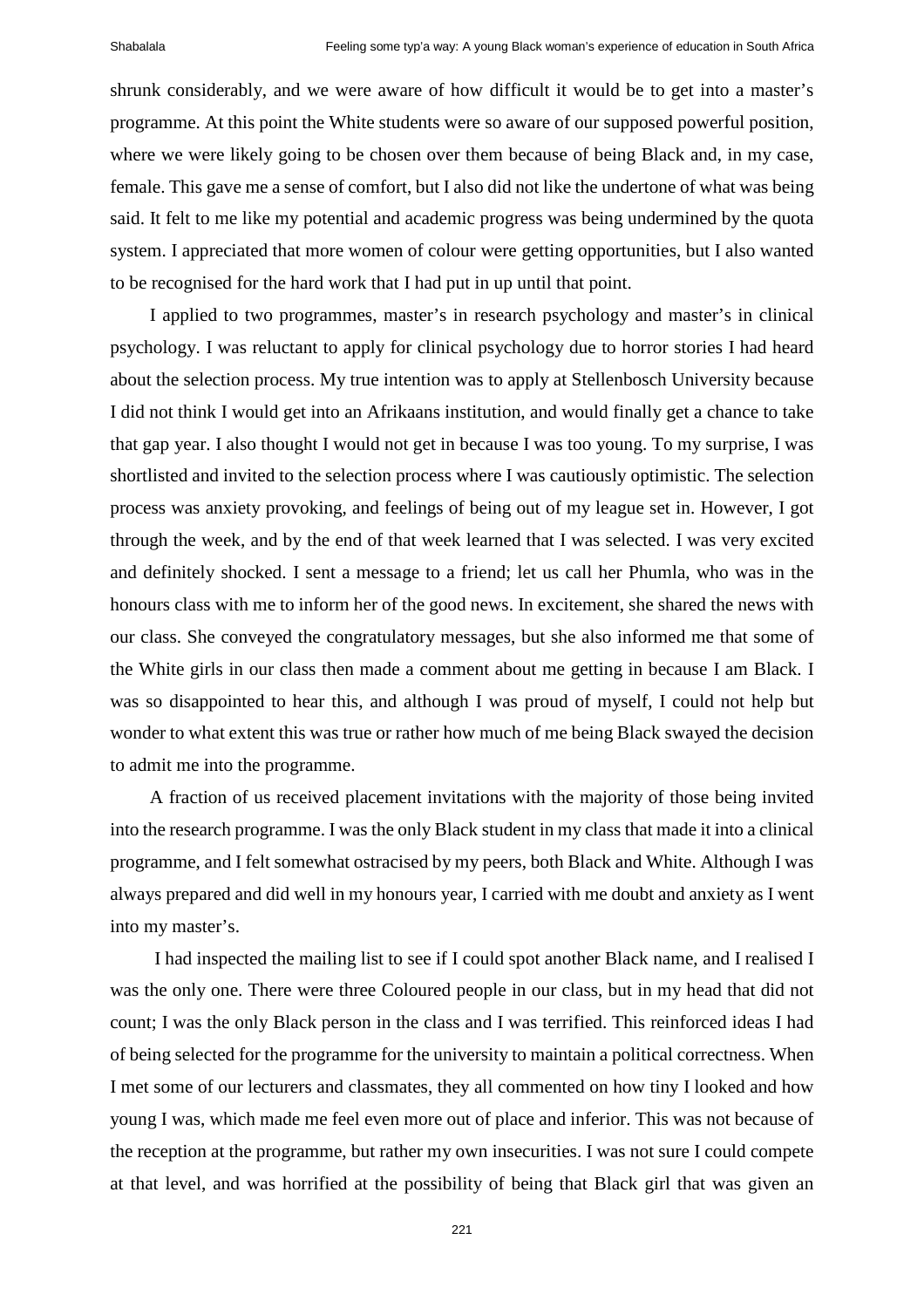opportunity and failed. By the end of the orientation week we had been given readings that took up a quarter of my very small bachelor apartment. I felt so overwhelmed by Friday and regretted not taking that gap year. One of my classmates reassured me that we were all feeling the same way as we cried together. I appreciated her saying that, wiped my tears and was determined to work hard. I also irrationally thought that because I was especially selected for quota purposes, I could not give the department reason to regret selecting me. In the second week, we chose our community projects. These would form a large component of our final marks, and ran throughout the course of the year. We had heard a bit from each lecturer that supervised the placements, and from there we would choose which projects we wanted to do. One of the community projects was based in Kayamandi, a Xhosa community in Stellenbosch. As soon as the project was introduced my classmates looked at me, like it was a no brainer that I would go into that community. Before learning about what the placement was about, it felt to me like a decision was made for me despite us being told anyone could do whatever project. I asked myself, what if I was Setwana speaking, then what? I would still face some challenges. Fortunately, I liked what the project entailed.

I struggled a lot during my master's year; my academic writing skills still needed to be developed, and writing psychodynamic formulations seemed like a skill set way beyond what I was capable of. In retrospect, I had placed a glass ceiling over my head and my inferiority complex grew from task to task. I believed I was the only one struggling, because others' admission to the programme was based on merit, unlike me. My current academic mentor reassured me during research supervision that the department selected me on merit, and that even if the quota was a factor, it was not the only reason I was there. Some of my supervision sessions, both clinical and research, felt more like supportive therapy, which served to contain me for a bit. Despite feeling exposed, I pushed on. I was asked at point if I wanted to go on the two-year track, also because my research topic was considered too big for a mini dissertation. I was adamant that I wanted to stay on the one-year track. I had to prove that I deserved to be there.

Still determined to pass, the year went on and we were informed that we would have to apply for internship placements. We visited the hospitals that offered internship training to get a sense of where we wanted to apply. We were also told that spaces are limited at each of the placements, and I knew I had to get myself ready for yet another contest. Shortly thereafter, we were all invited to interviews at the placements. The first internship interview invitation was for a historically Afrikaans hospital that still caters for a mostly Afrikaans population. I remember asking my clinical supervisor if I would have to conduct psychotherapy in Afrikaans. She said no, but also indicated that the population was largely Afrikaans. Although I had a basic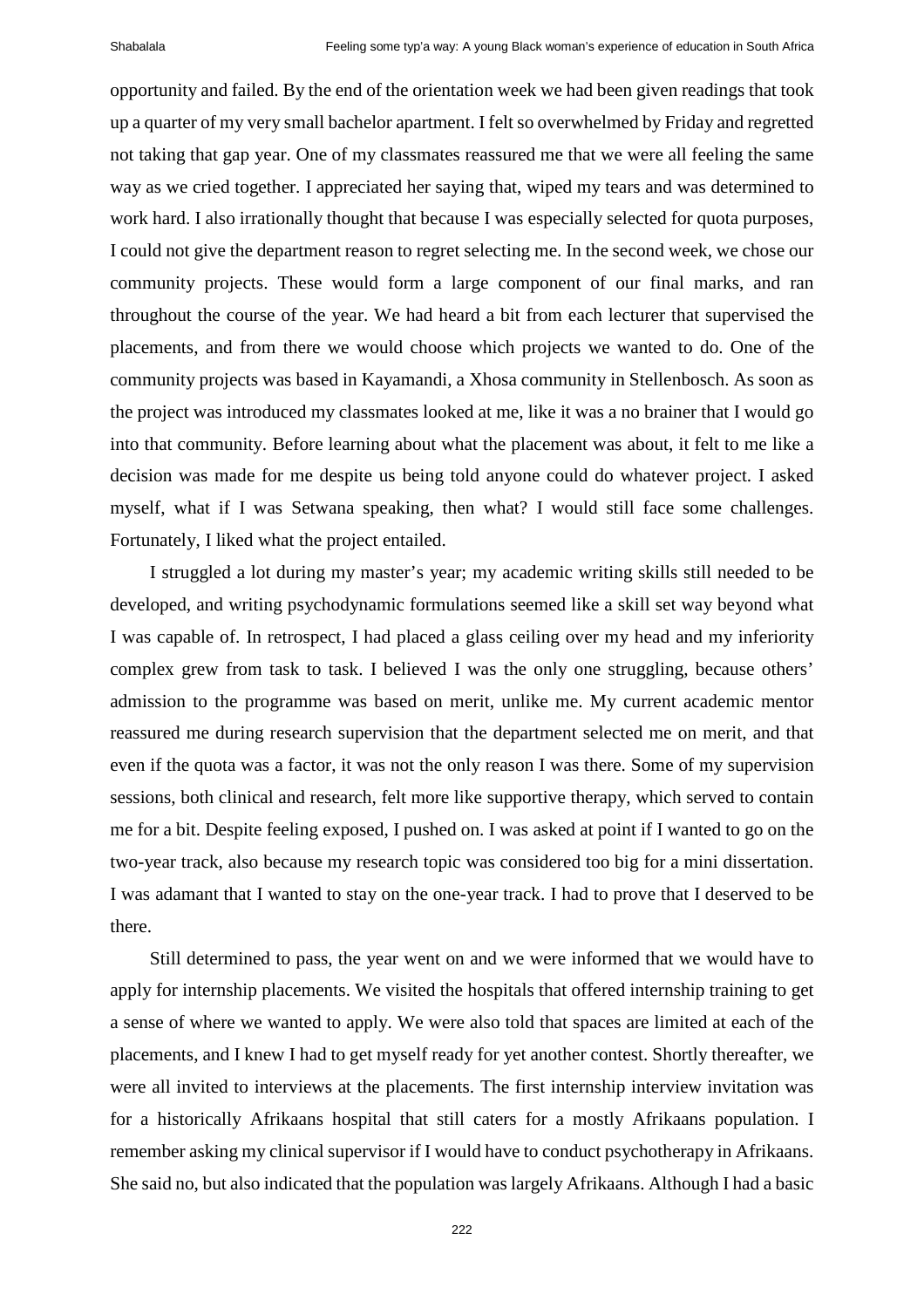understanding and could speak some Afrikaans, I did not feel comfortable. The first thing that made me uncomfortable was the fact that I would not typically engage in a conversation in Afrikaans, and the second reason was how Afrikaans is spoken of by many Black people. It is largely associated with apartheid and I have heard reference to it being called "the language of the oppressor", a language that was imposed on Black people.

I still went to the interview, somewhat distracted because I had to be back on campus later for a client. The reception was warm and not too intimidating; they explained that there was a representative from human resources to ensure that the process was fair and equitable. The interview was not too bad, for the most part, until they pulled up my application form and saw I indicated that my Afrikaans was poor. I purposefully indicated my proficiency in Afrikaans as poor, so that there would not be an expectation for me to speak Afrikaans. They highlighted what I had indicated, and I asked if it would be a problem. They said no, but cautioned about the expectations from some patients and asked how I would handle this. I responded and said, for the sake of rapport building, I would allow the patient to speak in Afrikaans, ask them to try to explain in English when I did not understand and would ask if I could respond in English. One of the interviewers then asked, "maar, hoe is jou Afrikaans?" I reluctantly responded in Afrikaans, "ek probeer maar net". They all delighted at the fact that my Afrikaans was not as poor as I endorsed it to be, and the interviewer added that she could tell I had spent some time in Pretoria. Apparently, I spoke Afrikaans like they do in Pretoria – I ironically refused to speak in Afrikaans while I was in Pretoria. It felt as though a lot more time was spent on the language issue. It led to me thinking that in order to survive that placement, I would have to assimilate. I was not against assimilation per se (I was not that critical a thinker yet), I was afraid I would fail at it. I knew I was not comfortable consulting in Afrikaans. It was difficult enough trying to counsel adolescents in Kayamandi in Zulu; I could not imagine attempting to do so in Afrikaans.

In other interviews my language proficiency was highlighted in terms of what I could do. I took pride in being proficient in more than two languages: English, Zulu, Xhosa, and basic Setswana, but also started noticing the word "diversity" being thrown around. I started becoming very aware of that and became less comfortable with it, as it reinforced my fear of being hired solely on the basis of me being the diversity within the department. Here, I use this word ironcally to indicate that I represent a diversity in that I was a person of colour but in my experience I came to embody the whole enterprise of diversity – what I have chosen to call "being the diveristy". I would silently get angry when some lecturers would allude to what an asset I would be because of my race and language proficiency. My classmates would also comment, saying it should not be difficult to place me, almost as though I had no right to be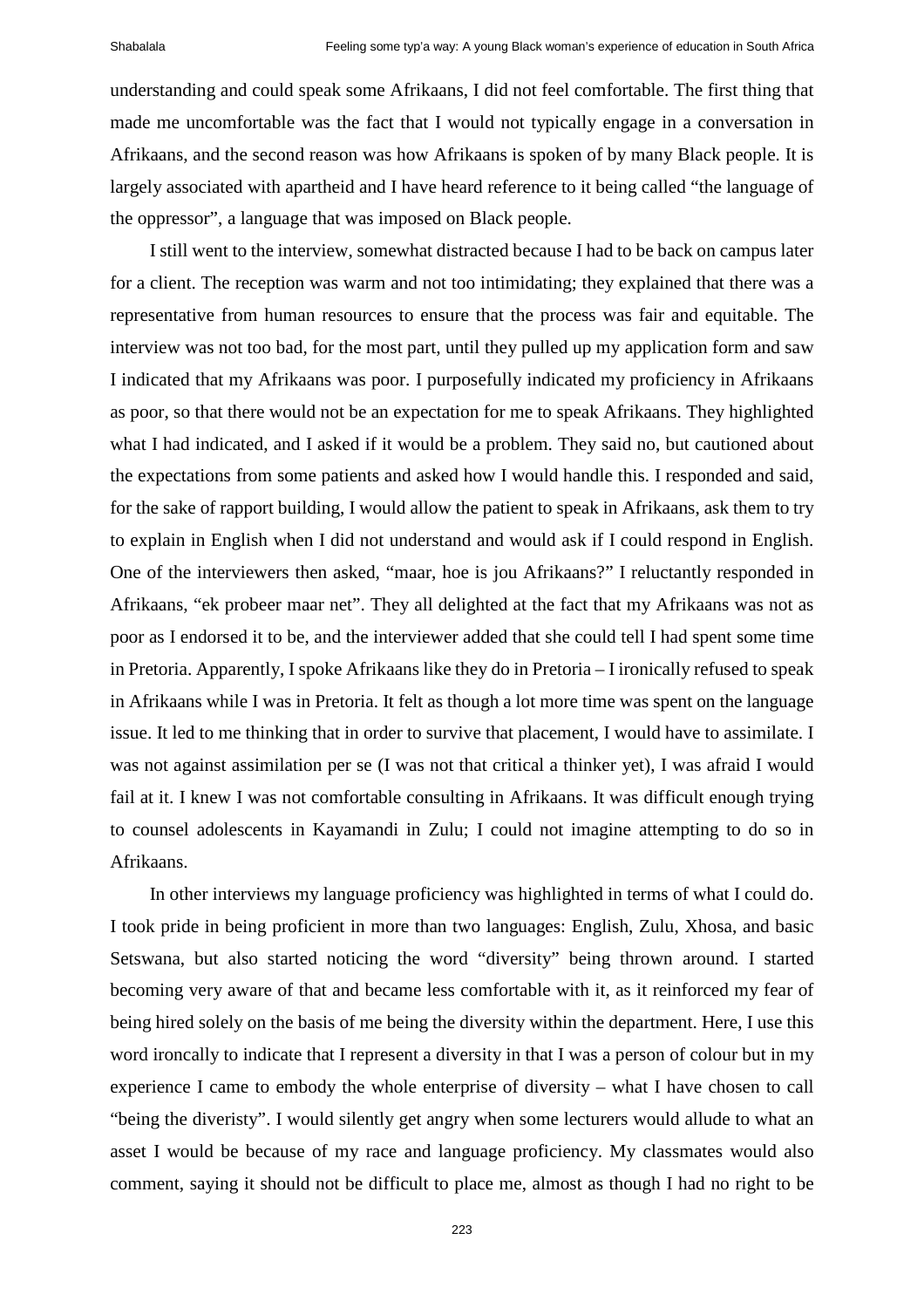anxious about whether or not I would get a placement. My experience of what was being said was not positive, regardless of whether it was meant to be or not. The recurring thought for me was: "I will never be taken seriously as a psychologist in South Africa". This goes back to what I mentioned earlier; that if I am chosen for equity's sake, I will never know if I am truly competent enough to be there.

I never spoke about my fear or anger, but expressed my anxiety about not being able to pass the year. They reassured me the best they could with the limited information I would give them in terms of my emotional experience. I started becoming very ill towards the end of the year with irritable bowels and migraines, which is consistent with being anxious. There were depressive moments, which I was reluctant to share for fear of exposure and I wanted to make sure the supervision frame was maintained. I got placement offers, and before I knew it we were preparing for our final oral examinations. For the first time, I spoke freely about how difficult my master's training was and how alone I felt at times. I had not planned to be so candid, but I felt they needed to know where I struggled and where I felt more support could have been given. I became very vulnerable during my oral, but I did not sit with any shame or guilt because I knew that was the end. Despite my difficulties, and perceived incompetence, I was one of five that graduated within the minimum required time, from a class of ten. I was very overwhelmed on graduation day and had the diarrhoea to prove it.

The following year I started my internship at a smaller hospital with a range of experience. I chose that placement because it seemed less intimidating and had more people of colour in the department than the other sites. As interns, we had a lot of autonomy with opportunities for learning to take place. I made a commitment to trust what I had learned, and myself. I also received positive reinforcement, which I was able to metabolise and gained some confidence. My research supervisor stayed in touch and he made a commitment to become my academic mentor. We soon started looking for opportunities to further my studies. I am not sure what he saw in terms of my potential, but for me it was an opportunity to gain more confidence. I thought pursing a Ph.D. would prove to me, and others, that I belong in that space. The thought of pursuing my Ph.D. contained my anxiety regarding what I believed others felt about my presence in the university, the master's programme and in the hospital.

The final phase of my training was my community service year. This is an initiative where the primary aim is to extend healthcare services to all South Africans, but more specifically in areas that were and still are underserviced. This was in response to many medical doctors and health professionals leaving the country after qualifying. The idea was for them to give back to the community for a year before pursuing their careers abroad or privately. This mandatory community service year also applies to clinical psychologists. I completed my community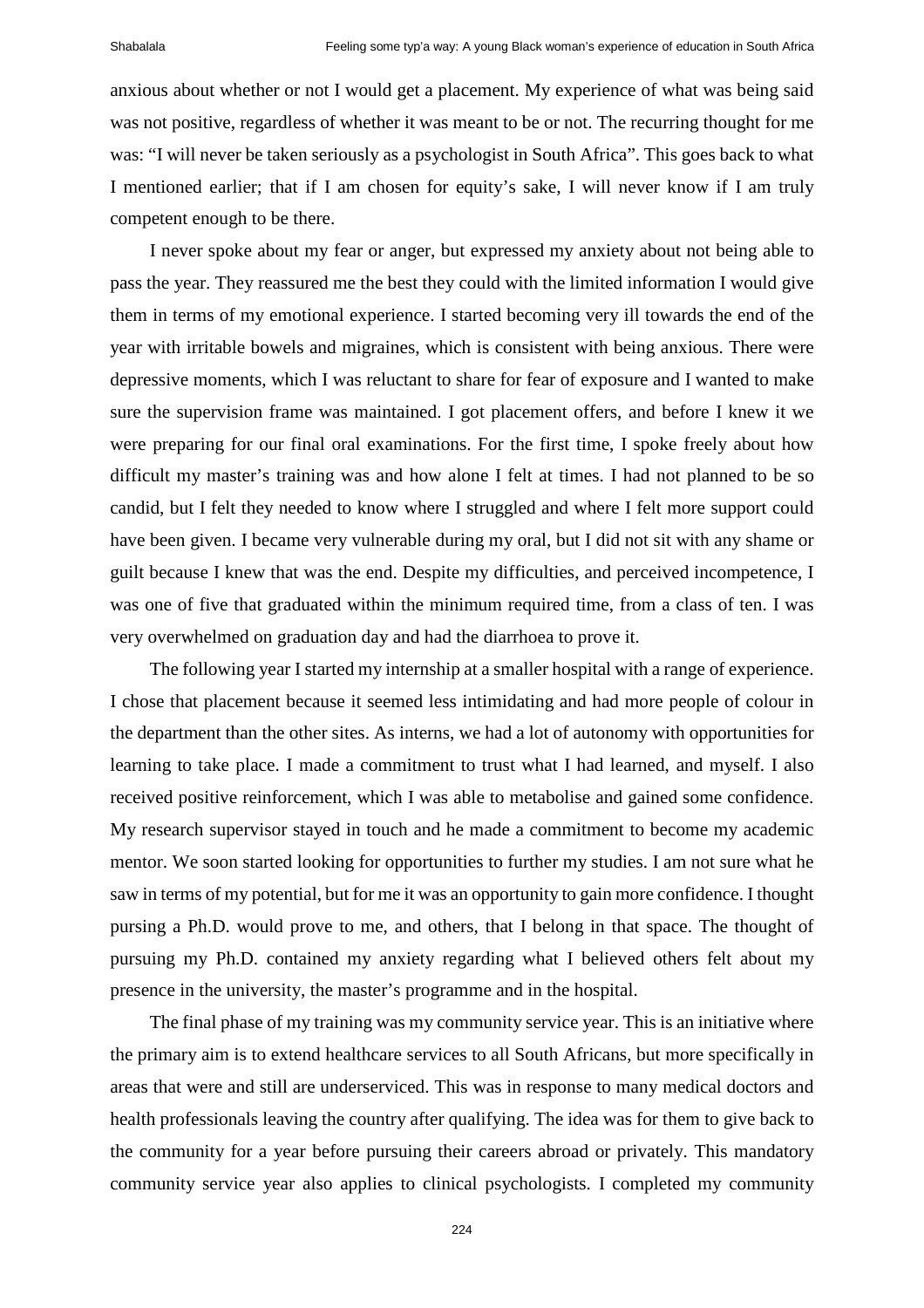service at a township hospital where the racial demographics were more favourable, as in more Black people. I no longer felt a sense of being under constant surveillance or scrutiny. I had less supervision, and relied on some of my colleagues for feedback on cases, but I felt an incredible sense of confidence. Our department was made up of a few psychologists; two of us were community service psychologists. We had one White, Afrikaans female psychologist who seemed to mirror some of my experience in Stellenbosch. She and I became good friends and often spoke about issues of race and belonging, with me being more curious than she was. What struck me about her was that she seemed to have an ability to take the context in her stride. I used to wonder if she felt any discomfort, and if she did, how she handled it.

We had a discussion about her experience, because I was very curious to hear if her experience indeed mirrored mine. She told me that she was aware that she was different and that at times would need to compensate for that difference. She expressed that she felt a need to work hard to challenge stereotypes relating to Afrikaans people in our country. As an Afrikaans woman, she expressed being quite sensitive to the legacy of racial segregation, but also feeling as though she did not want to be held hostage or overcompensate for who she is. I remember being quite envious of her ability to distance herself emotionally and, sometimes in the face of cultural discomfort, physically. I did not know how to do that; I did not know how to not take the discomfort on. It seemed to me that she had a certain security about her identity that I did not possess.

I became increasingly motivated to do my Ph.D. in order to start exploring Black subjectivity. Shortly after registering as an independent practitioner, I moved to Stellenbosch to pursue my Ph.D.. My mentor told me about two projects that he is involved in; although he had given me an option to choose one that resonated the most with me, he also had an idea as to what I would gravitate towards. I chose a project under the auspices of the Harambee organisation. The Harambee organisation is a non-profit organisation of Black medical specialists. The overall project conducted by the Harambee organisation aims to improve and enhance healthcare systems in South Africa through the investigation and evaluation of race as a potential factor that pertains to outcomes in medical specialist training. We are interested in patterns of overt and covert exclusion of Black people from what has historically been a White enterprise (the practice of medicine in South Africa) (Thackwell et al. 2016; Thackwell, Chiliza and Swartz 2017). This sounded like an important project, but the other motivation was that I would have an opportunity to work with and learn from people that look like me and are professionally successful. Not only had they succeeded, but they were each respectable in their own right. Being in a room with these Black specialists, despite them all being male, gave me a sense of hope. I could see that they were respected, and in terms of my subjectivity, that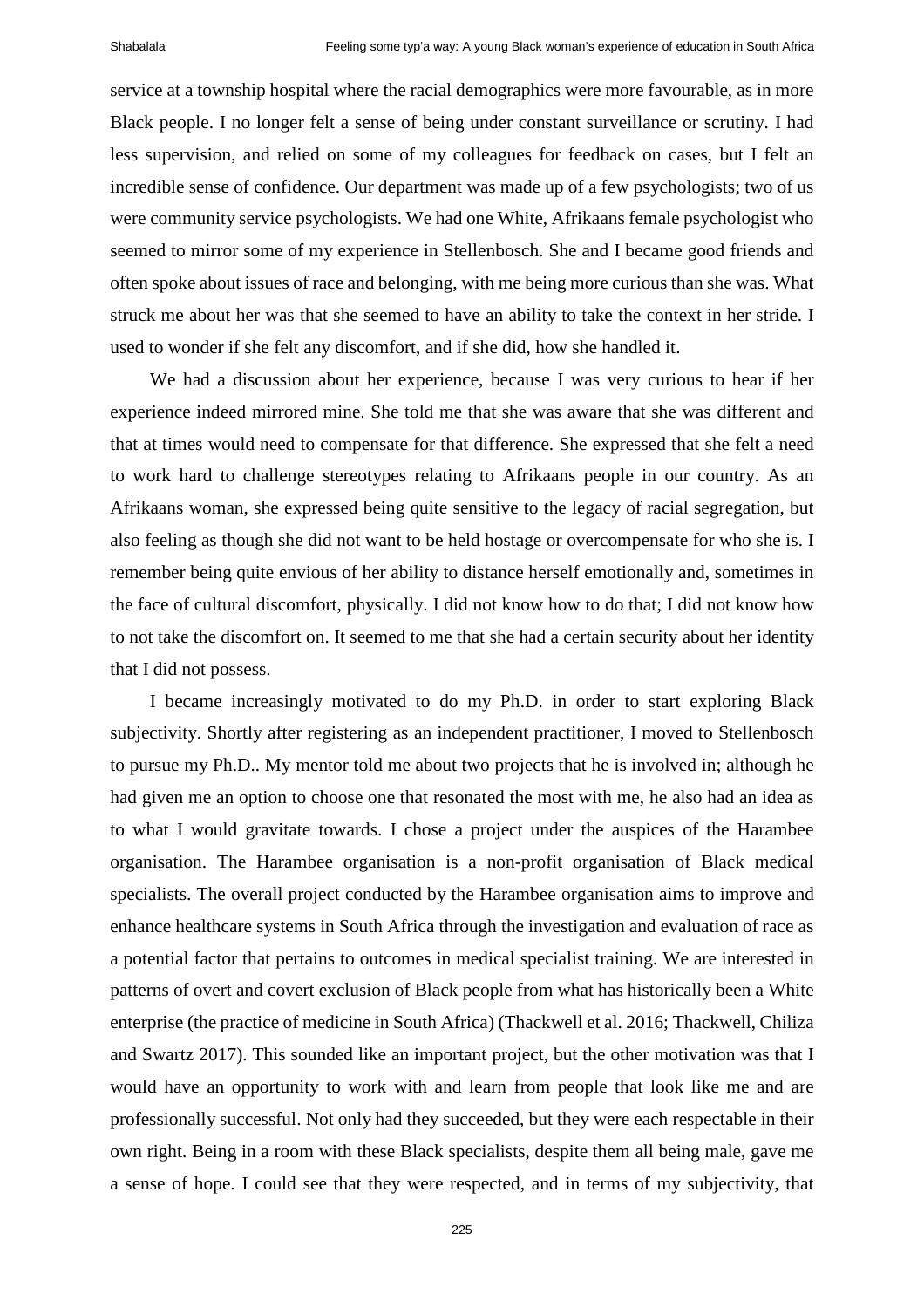opened up the possibility of being respected within my field as a Black professional. This is also due to the fact that I had direct contact with these professionals which opened up an opportunity for mentorship to take place. As highlighted in Thackwell et al. (2017), mentorship has been seen as one of the important factors for success and career advancement of junior professionals.

#### **ON BORROWED PRIVILEGE**

When exploring race as potentially one of the determining factors when it comes to throughput rates, it lends itself back to the legacy of apartheid education and racial discrimination under apartheid. Having to engage with transformation literature and, inevitably, with the past, remains one of the most difficult and emotionally taxing tasks of my study. As previously mentioned, I was familiar with South Africa's apartheid history, but I have no memory of living in those times because I was too young. However, reading up on it for my literature review and having to consult multiple sources that outline the history continues to make me feel very uncomfortable and relatively angry. I feel angry at the injustice of what many of my Black forebears had to endure and at the contemporary legacy. In terms of schooling and access to better education and opportunities, I have been very fortunate. I feel that I now need to evaluate my position and be critical about what constitutes that privilege. There are a few things that I find problematic with this borrowed privilege, and I frame it that way because it appears to have a "terms and conditions apply" disclaimer. As a result of this privilege, I do not have a clear sense of my Blackness, a sense of security in my Blackness. I do not wish to essentialise here, but in my experience it feels important to me to have an understanding of who I am as a Black person and not to hide or deny what I experience to be an important part of my identity which is often effaced in the professional context. I have not quite figured that one yet; it feels as though I have been accultured in a direction that seems to demand that I dilute my Blackness in order for me to belong. Fanon suggests that maybe the solution is to assert myself as a Black person and to not go through life having to overcompensate for being Black:

"I resolved, since it was impossible for me to get away from an inborn complex, to assert myself as a Black man. Since the other hesitated to recognize me, there remained only one solution: to make myself known." (Fanon 1952/1986, 115).

I have been less aware of when and how I move in and out of my Blackness before, but now I have the understanding that my identity as a Black woman is constantly being negotiated within different contexts. So, I wonder what the implications of this are; am I to accept the new kinds of marginalisation such as issues of access into higher education and healthcare disparities that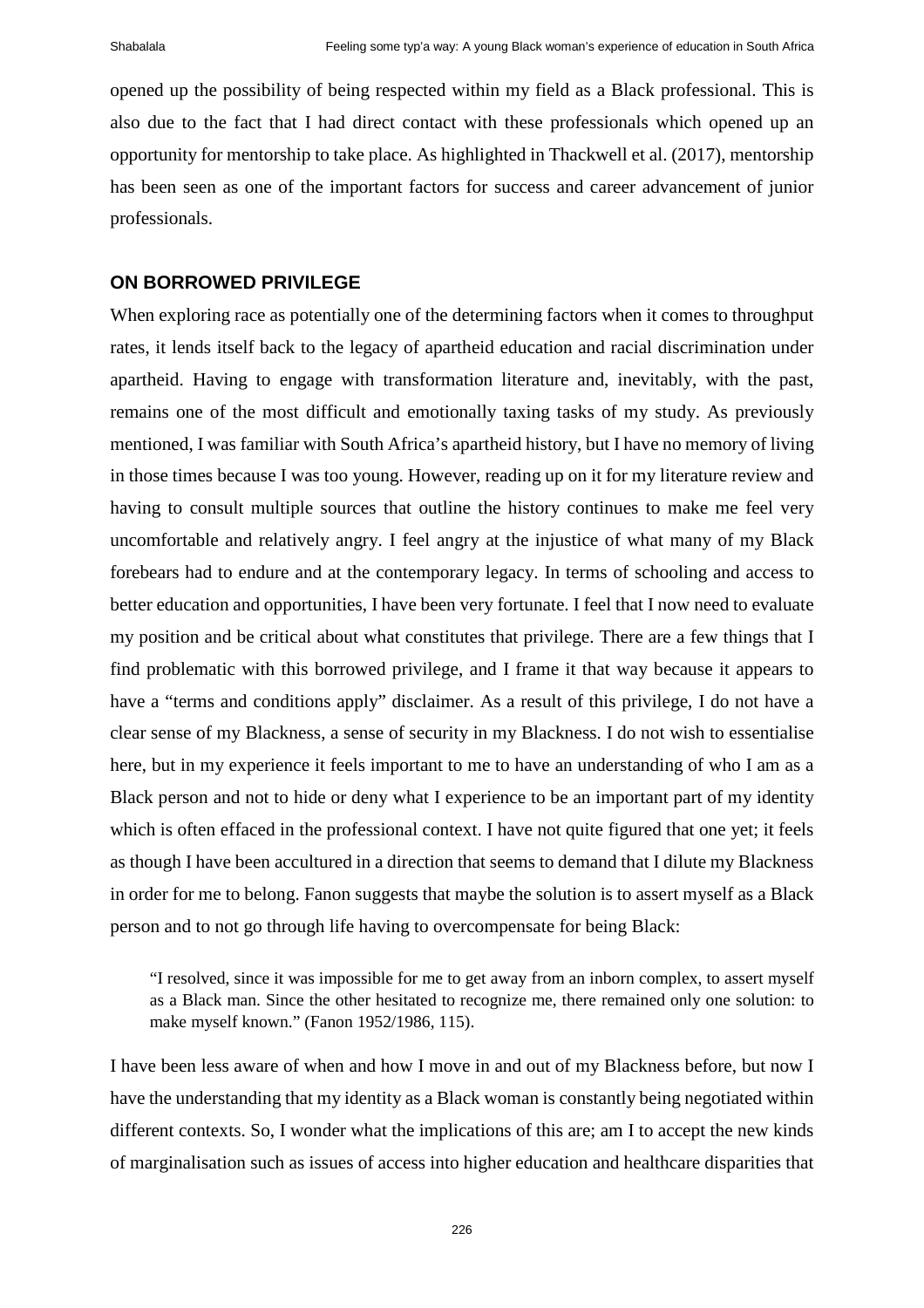take place because I have been so privileged or do I join the Fees Must Fall movement that challenges issues of access, race and the socio-economic divide (see Davids and Waghid 2016)? This may appear to be a self-indulgent question but it is not an unimportant one because within the context of the experience of many Black professionals, I come from privilege. It's complicated; it's confusing and uncomfortable. A part of me wondered if I had a right to talk about certain injustices, like issues of access into higher education institutions, when my experience has been fairly smooth, but maybe it is true that "the way out of a problem is to be conscious of the problem" (Mamdani 2012, 91), and perhaps that's the starting point for me.

#### **CONCLUDING THOUGHTS?**

I would like to be able to sum this all up neatly, but I feel in a state of deep ambivalence and I continue to feel this way. As I articulate this, my question really is (and I am not in the position to answer): is this just my ambivalence or is it part of a bigger picture? The work of Maodzwa-Taruvinga and Msimanga (2014) seems to suggest it is part of a broader context, but I have written this article partly in the hope to open up a discussion about the complexity of race, which I have experienced quite deeply, within the academy.

## **NOTE**

1. A script line from the movie *Blades of Glory* sampled and made popular by a song by Jay-Z and Kanye West.

#### **REFERENCES**

- Davids, N., and Y. Waghid. 2016. #FeesMustFall: History of South African student protests reflects inequality's grip. *Mail & Guardian*. http://mg.co.za/article/2016-10-10-feesmustfall-history-ofsouth-african-student-protests-reflectsinequalitys-grip (Accessed 29 June 2017).
- Fanon, F. 1986. *Black skin, white masks.* Translated by C. L. Markmann. London: Pluto Press. Original work published 1952.
- Gough, B. 2015. Qualitative methods: Critical practices and prospects from a diverse field. In *Handbook of critical psychology*, ed. I. Parker, 107‒116. Sussex: Routledge.
- Jones, S. 2016. Living bodies of thought: The "critical" in critical autoethnography. *Qualitative Inquiry* 22(4): 228–237.
- Mamdani, M. 2012. *Define and rule: Native as political identity.* London: Harvard University Press.
- Maodzwa-Taruvinga, M. and A. Msimanga. 2014. Contradictory location of the Black woman passport academic: Embrace, alienation and vulnerability. *South African Journal of Higher Education*  28(6): 2052–2064.
- Richards, R. 2008. "Writing the othered self: Autoethnography and the problem of objectification in writing about illness and disability. *Qualitative Health Research* 18(12): 1717–1728.
- Shelbe, L. 2013. Some type of way: An ethnography of youth aging out of the child welfare system. Ph.D. dissertation. http://d-scholarship.pitt.edu/19159/
- Swartz, L. 1998. *Culture and mental health: A Southern African view.* Cape Town: Oxford University